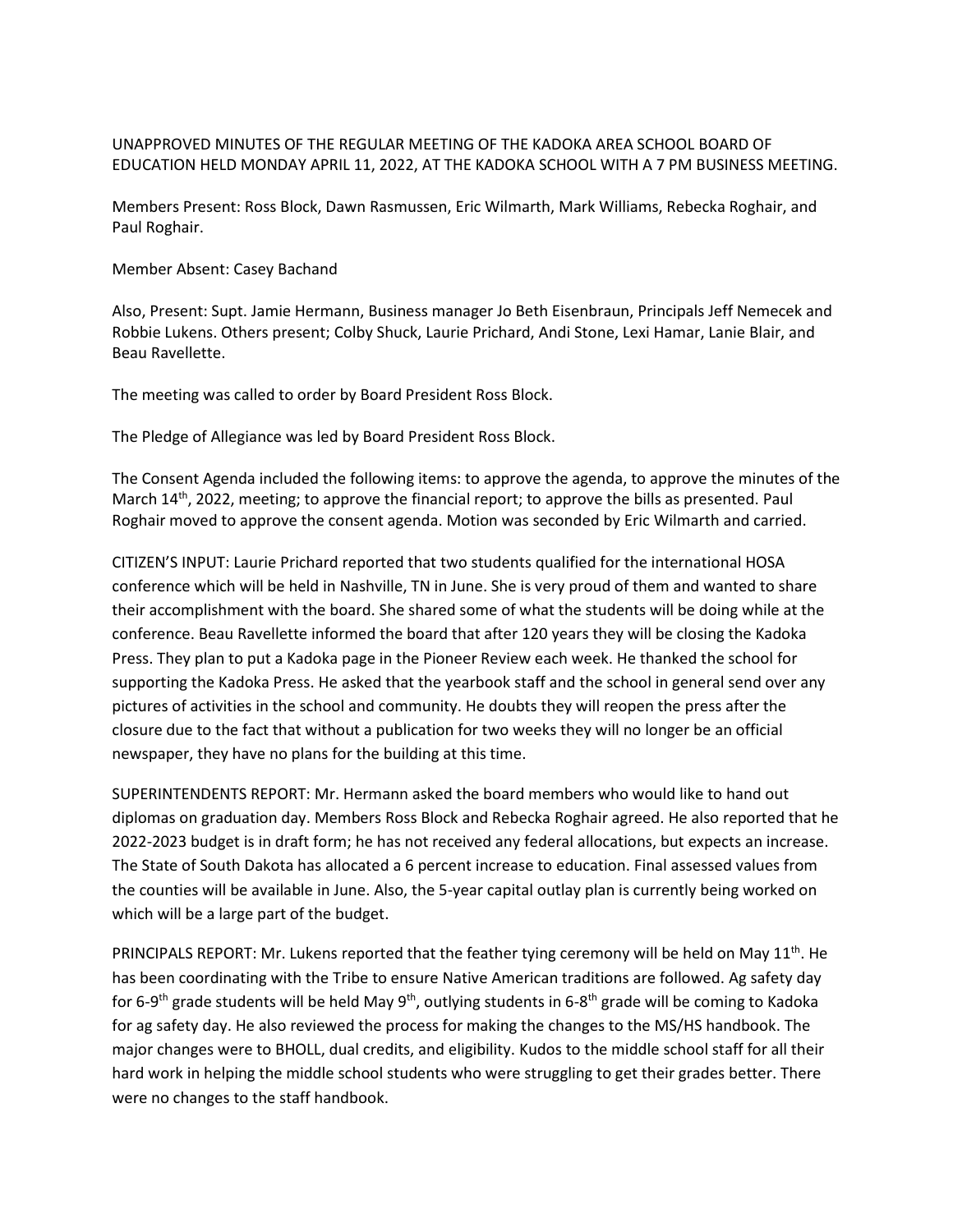BOARD REPORTS: Buildings and Grounds reported that there will be a public meeting on April 26<sup>th</sup> at 6PM. Both the construction firm and the architect have been working diligently to come up with final numbers and drawings.

ACTION ITEMS: Dawn Rasmussen moved to approve the negotiated agreement for the 2022-2023 school year, motion was seconded by Paul Roghair. Discussion: President Block went over the main changes to the negotiated agreement which included; the 5% increase to extra-curricular contracts and addition of the oral interpretation advisor. Also the extra curricular contracts for teachers will no longer have the option to be paid out over 12 months. An increase to the health and dental insurance contribution, also the wording in the retirement section was amended to include those taking retirement before age 55 who are not eligible to put their retirement into SDRS. Lastly, he went over the percent raises for certified staff based on years of service. Dawn Rasmussen then made a substitute motion to approve the reprinted negotiated agreement as originally negotiated, motion was seconded by Paul Roghair and carried.

Eric Wilmarth moved to designate the Pioneer Review as the official newspaper of the Kadoka Area School District, due to the upcoming closure of the Kadoka Press. Motion was seconded by Mark Williams and carried.

Paul Roghair moved to adjust the 2022-2023 school calendar for homecoming, motion was seconded by Mark Williams and carried.

Mark Williams moved to authorize membership in the SDHSAA for the 2022-2023 school year, motion was seconded by Dawn Rasmussen and carried.

Paul Roghair moved to approve the benefits fund participation agreement with the Associated School Boards Protective Trust for the 2022-2023 school year, motion was seconded by Eric Wilmarth and carried.

Paul Roghair moved to approve the worker's compensation participation agreement with the Associated School Boards Protective Trust for the 2022-2023 school year, motion was seconded by Mark Williams and carried.

Rebecka Roghair moved to approve the benefits fund adoption and renewal with the Associated School Boards Protective Trust for the 2022-2023 school year, motion was seconded by Paul Roghair and carried.

Paul Roghair moved to approve the worker's compensation adoption and renewal with the Associated School Boards Protective Trust for the 2022-2023 school year, motion was seconded by Dawn Rasmussen and carried.

Mark Williams moved to approve the resolution approving the amendment to ASB Protective Trust joint powers agreement and bylaws, motion was seconded by Eric Wilmarth and carried.

Eric Wilmarth moved to elect Darrel Vig to the ASBSD board of directors in the size category 1,400- 9,999, motion was seconded by Mark Williams and carried